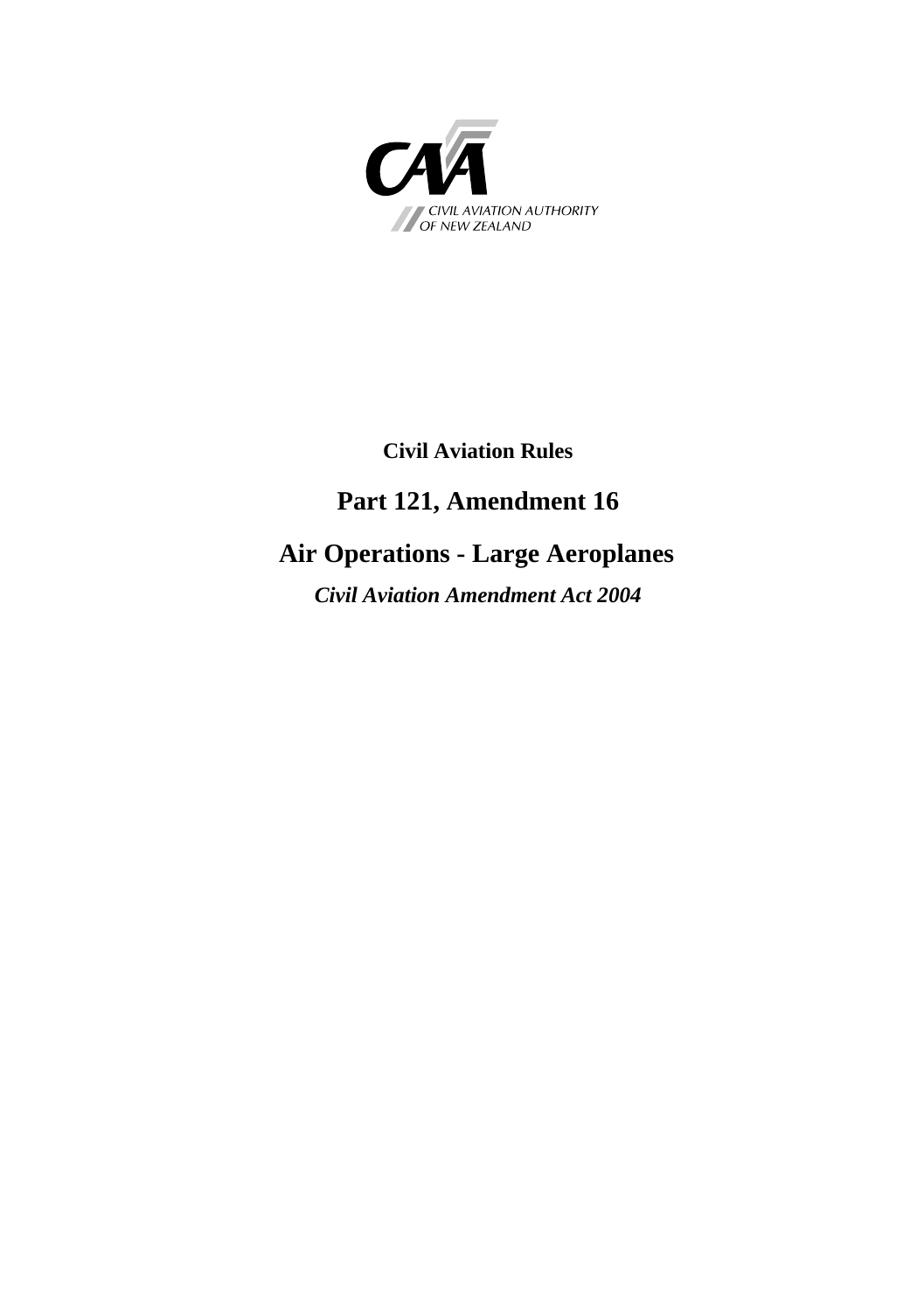# **Content**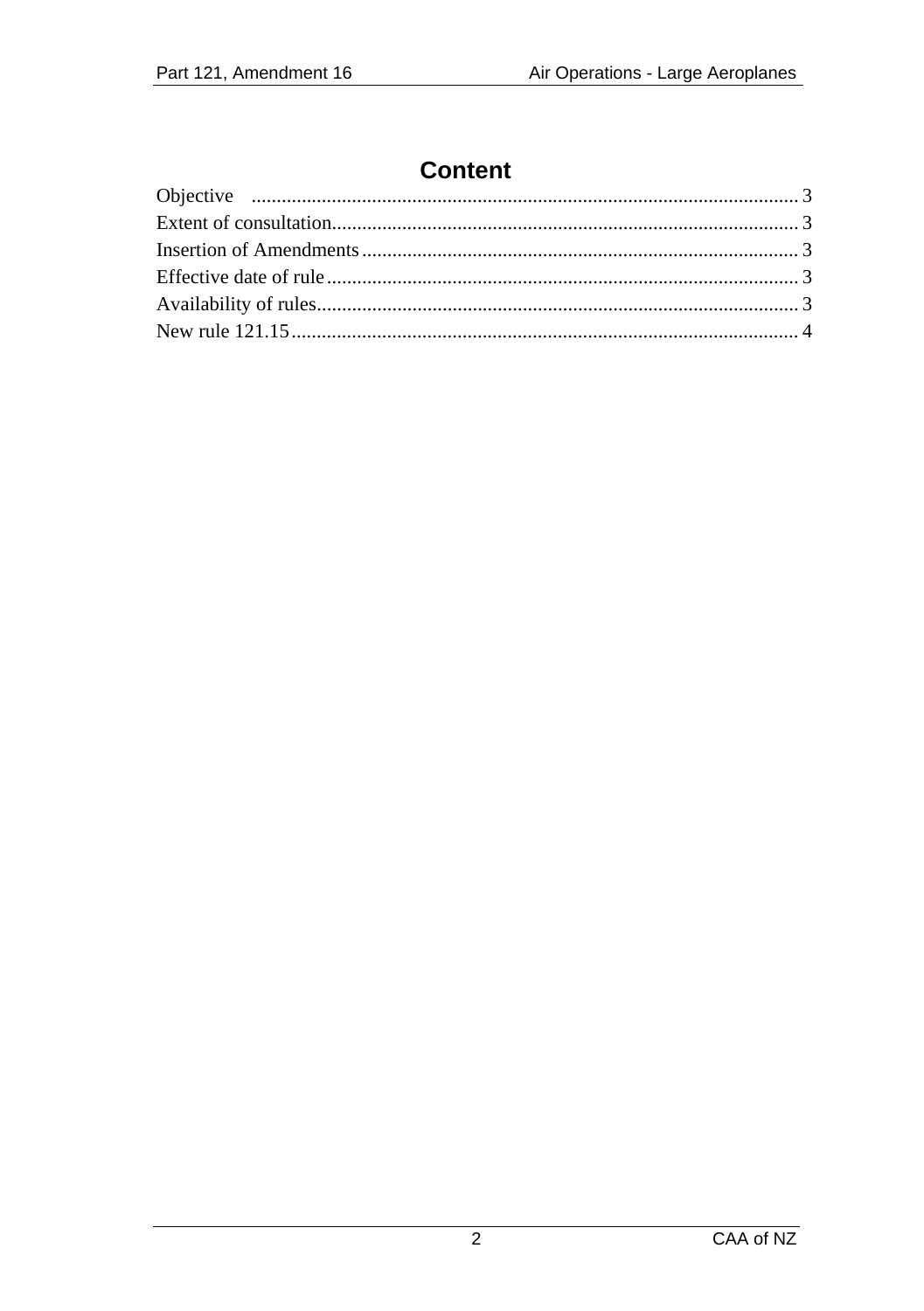## <span id="page-2-0"></span>**Objective**

The objective of amendment 16 to Part 121 is to implement the amendments to the Civil Aviation Rules relating to the implementation of the ANZA mutual recognition agreements in accordance with Section 41(1) of the Civil Aviation Amendment Act 2004.

### <span id="page-2-1"></span>**Extent of consultation**

The rule amendment is consequential to the amendments that have been made to the Civil Aviation Act 1990 as a result of the Civil Aviation Amendment Act 2004.

#### <span id="page-2-2"></span>**Insertion of Amendments**

The amendment to the rules in this Part is reflected by the insertion of a new rule.

### <span id="page-2-3"></span>**Effective date of rule**

Amendment 16 to Part 121 came into force by Order in Council on 30 March 2007.

#### <span id="page-2-4"></span>**Availability of rules**

Civil Aviation Rules are available from–

CAA web site: <http://www.caa.govt.nz/> Freephone: 0800 GET RULES (0800 438 785)

A full copy of the Civil Aviation Amendment Act 2004 is available from the New Zealand Parliamentary Counsel Office Public Access to Legislation website at [www.legislation.govt.nz.](http://www.legislation.govt.nz/)